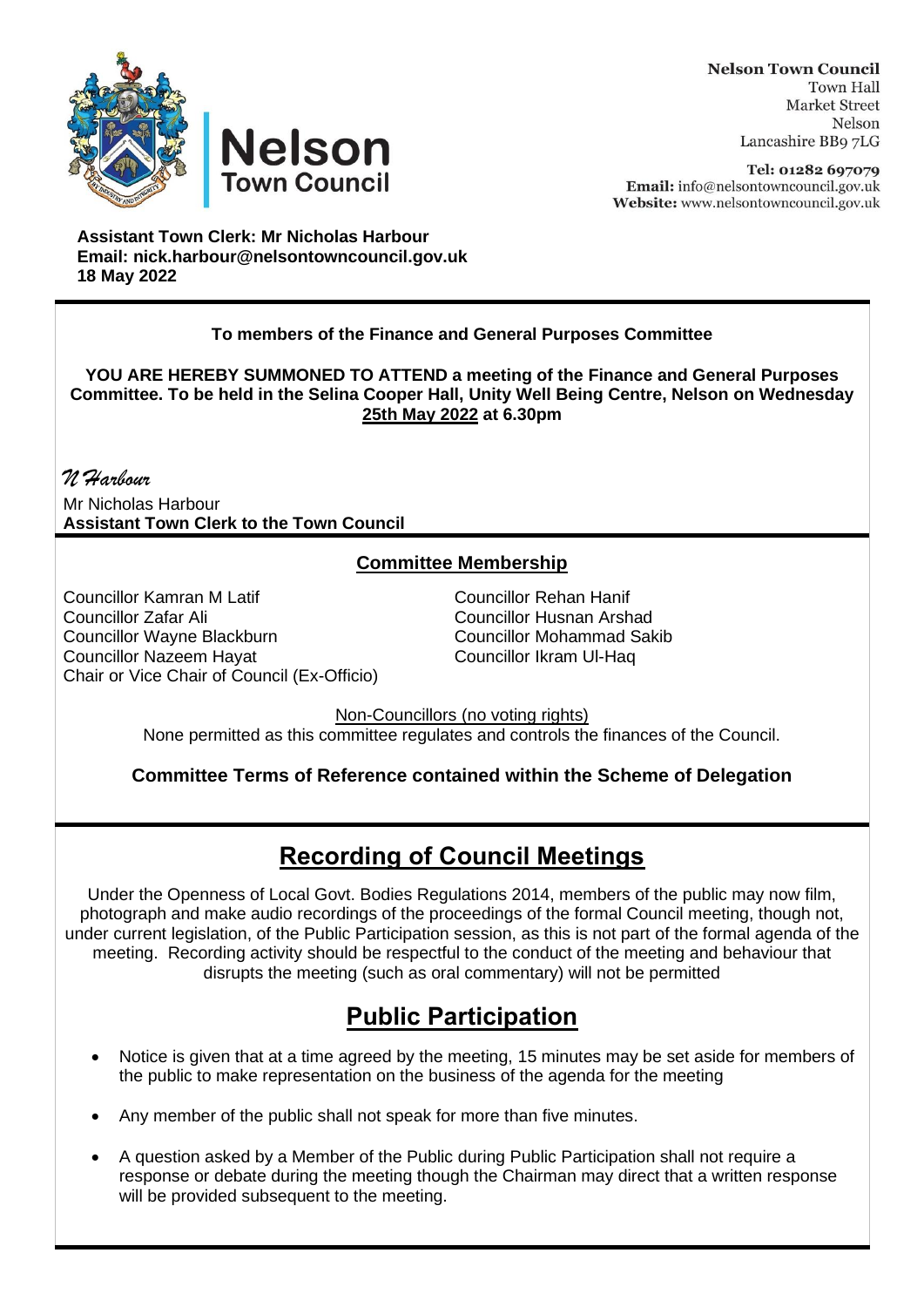| <u>A G E N D A</u> |                                                                                                                                                                                                                                                                                                                                                                                                                                                                                                                          |  |
|--------------------|--------------------------------------------------------------------------------------------------------------------------------------------------------------------------------------------------------------------------------------------------------------------------------------------------------------------------------------------------------------------------------------------------------------------------------------------------------------------------------------------------------------------------|--|
| 1.                 | <b>Election of Committee Chairman</b><br>To elect a committee chair for the ensuing year                                                                                                                                                                                                                                                                                                                                                                                                                                 |  |
| 2.                 | <b>Election of Committee Vice-Chairman</b><br>To elect a committee vice-chair for the ensuing year                                                                                                                                                                                                                                                                                                                                                                                                                       |  |
| 3.                 | <b>Apologies for Absence</b><br>To receive and approve apologies for absence and reasons given to the Assistant Town Clerk prior<br>to the meeting.                                                                                                                                                                                                                                                                                                                                                                      |  |
| 4.                 | <b>Declarations of Interests</b><br>To receive disclosures of personal and prejudicial interests from members on matters to be<br>considered at the meeting. Officers are required to make a formal declaration about council contracts<br>where the employee has a financial interest.                                                                                                                                                                                                                                  |  |
|                    | Note: Members must generally declare a disclosable pecuniary interest which he or she has in any<br>item on the Agenda. A Member with a disclosable pecuniary interest may not participate in any<br>discussion of the matter at the meeting and must not participate in any vote taken on the matter at<br>the meeting. In addition, the Council's Standing Orders require a Member with a disclosable<br>pecuniary interest to leave the room where the meeting is held while any discussion or voting takes<br>place. |  |
| 5.                 | <b>Adjournment for Public Participation</b><br>To adjourn the meeting for 15 minutes to allow members of the public to make representation on<br>the business of the agenda for the meeting. No resolutions can be under public participation.                                                                                                                                                                                                                                                                           |  |
| 6.                 | <b>Minutes</b><br>To approve the draft minutes of the Finance and General Purposes committee meeting held on 27<br>April 2022.<br>(Previously circulated)                                                                                                                                                                                                                                                                                                                                                                |  |
| 7.                 | Accounts and Schedule of Authorised Expenditure Payments/Receipts - Copies Enclosed<br>7.1 To receive the monthly schedule of payments for the period of April 2022. The committee is<br>required to review the schedule of payments for compliance in accordance with the Financial<br>Regulations.                                                                                                                                                                                                                     |  |
|                    | 7.2 To note the schedule of payments over £500.00 for the period of April 2022 for publication on<br>the website in accordance with the Data Transparency Code.                                                                                                                                                                                                                                                                                                                                                          |  |
|                    | 7.3 To review and approve the Finance and General Purposes committee payments for the period<br>of March and April 2022.                                                                                                                                                                                                                                                                                                                                                                                                 |  |
|                    | Note: The schedules of committee payments shall be signed by the Committee chair and included<br>as an annex to the minutes, subject to any redaction to protect personal information                                                                                                                                                                                                                                                                                                                                    |  |
| 8.                 | <b>Bank Reconciliation Statements - Copies Enclosed</b><br>8.1 To receive the bank reconciliation statements for the period of April 2022.                                                                                                                                                                                                                                                                                                                                                                               |  |
|                    | 8.2 To appoint a member, other than a cheque signatory to verify the bank reconciliation statements<br>for all accounts (produced by the Assistant Town Clerk).                                                                                                                                                                                                                                                                                                                                                          |  |
|                    | Note: A committee member appointed for that meeting shall sign the reconciliations and the original<br>bank statements as evidence of verification.                                                                                                                                                                                                                                                                                                                                                                      |  |
| 9.                 | <b>Environmental Projects - Back Streets</b>                                                                                                                                                                                                                                                                                                                                                                                                                                                                             |  |